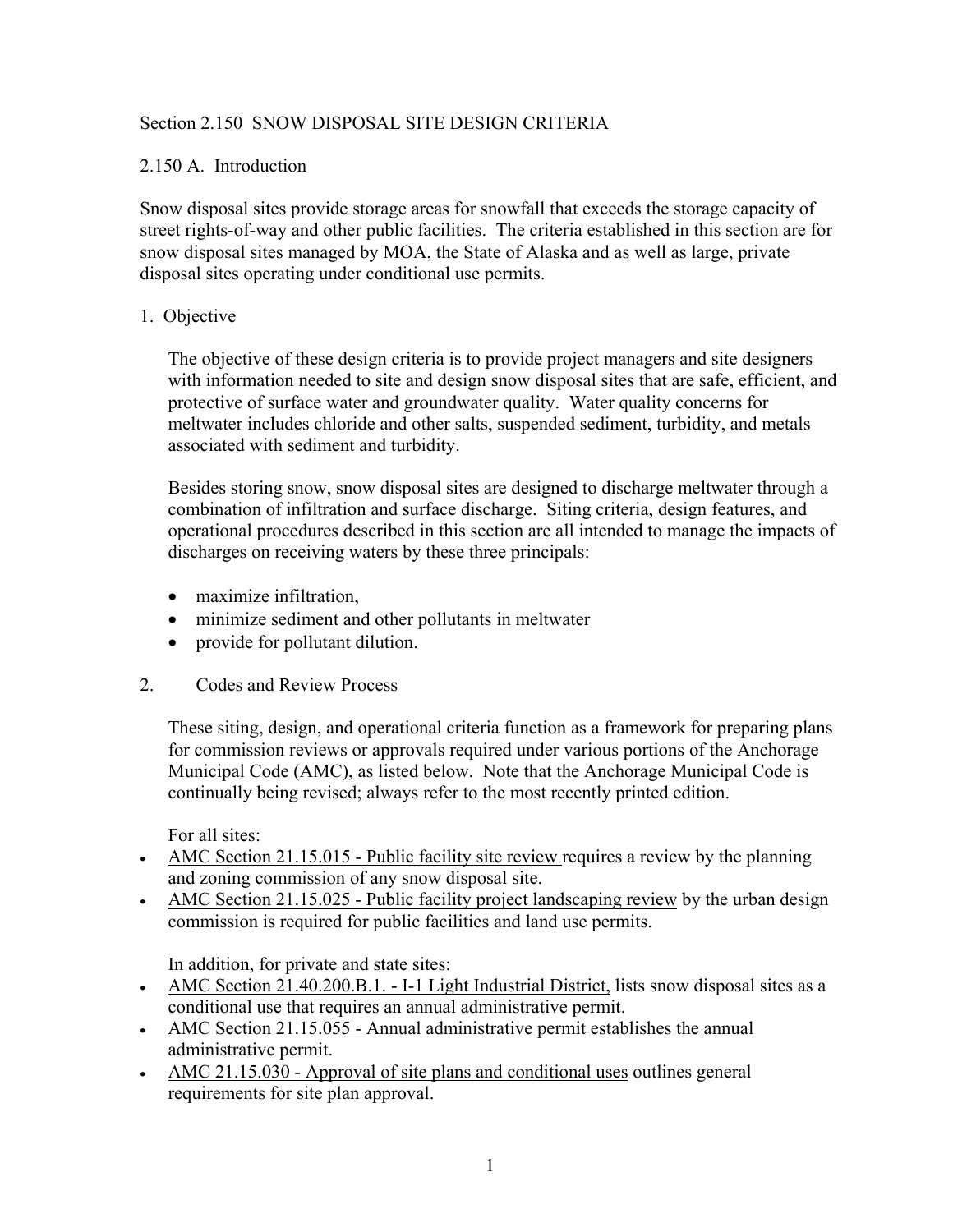- AMC 21.50.270 Conditional use standards snow disposal sites outlines specific requirements for snow disposal sites. In particular, this section requires submitting a drainage and water quality plan and a dust and litter control plan.
- AMC 21.67 Stormwater discharge establishes stormwater discharge restrictions and requires a system plan review.
- AMC 15.70.080 Property line noise emission standards establishes noise standards.
- AMC 21.05.115 Implementation Anchorage Wetlands Management Plan establishes guidelines for managing wetlands.

# 2.150 B. Site Selection Criteria

Site selection criteria consider effects of on-site infiltration and effects of surface discharges on surface water, including lakes, streams, and wetlands.

- 1. Snow disposal sites are not permitted within 200 feet of a Class A or B well or within 100 feet of a Class C well [18 Alaska Administrative Code 80.020, Table A]. For disposal sites that are located more than 200 feet and less than 1,000 feet upgradient from a Class A or B well, or more than 100 feet and less than 1,000 feet upgradient from a Class C well, perform an engineering evaluation of the potential impact of dissolved solids on ground water.
- 2. Snow disposal sites are not permitted within 500 feet upgradient of an on-site sewage disposal system.
- 3. Avoid areas with high potential for contaminating potable water aquifers. The intent is to prevent meltwater having a high salt content from entering and contaminating these aquifers.

Assess potential for such infiltration for both the site itself and for the complete flow path of the meltwater. Anchorage's surface geology is typically quite complex and locally highly variable over short distances. This siting criterion should be addressed by a hydrogeologist experienced in Anchorage area surficial geology, and in the hydrology and interaction of ground water and surface water.

4. Avoid areas with high potential for contaminating "closed" lake or wetland systems.

The intent is to prevent salt buildup in these types of surface water features, where dilution can not mitigate this effect. Meltwater from snow disposal sites should not be discharged to "closed" basin surface water features that have little or no surface water outlet.

5. Avoid sites that would discharge to streams with a base (winter) flow of less than 3 cubic feet per second (cfs). The minimum receiving water discharge is based on probable adequacy for assimilation of chloride releases from snowmelt to achieve compliance with EPA water quality criteria. MOA PM&E can provide maps of streams, site-specific channel geometry, baseline stream chemistry, and estimates of stream baseflow throughout the municipality.

On-site dilution of snow site meltwater may be performed prior to discharge to meet treatment goals (listed in 2.150 D.2).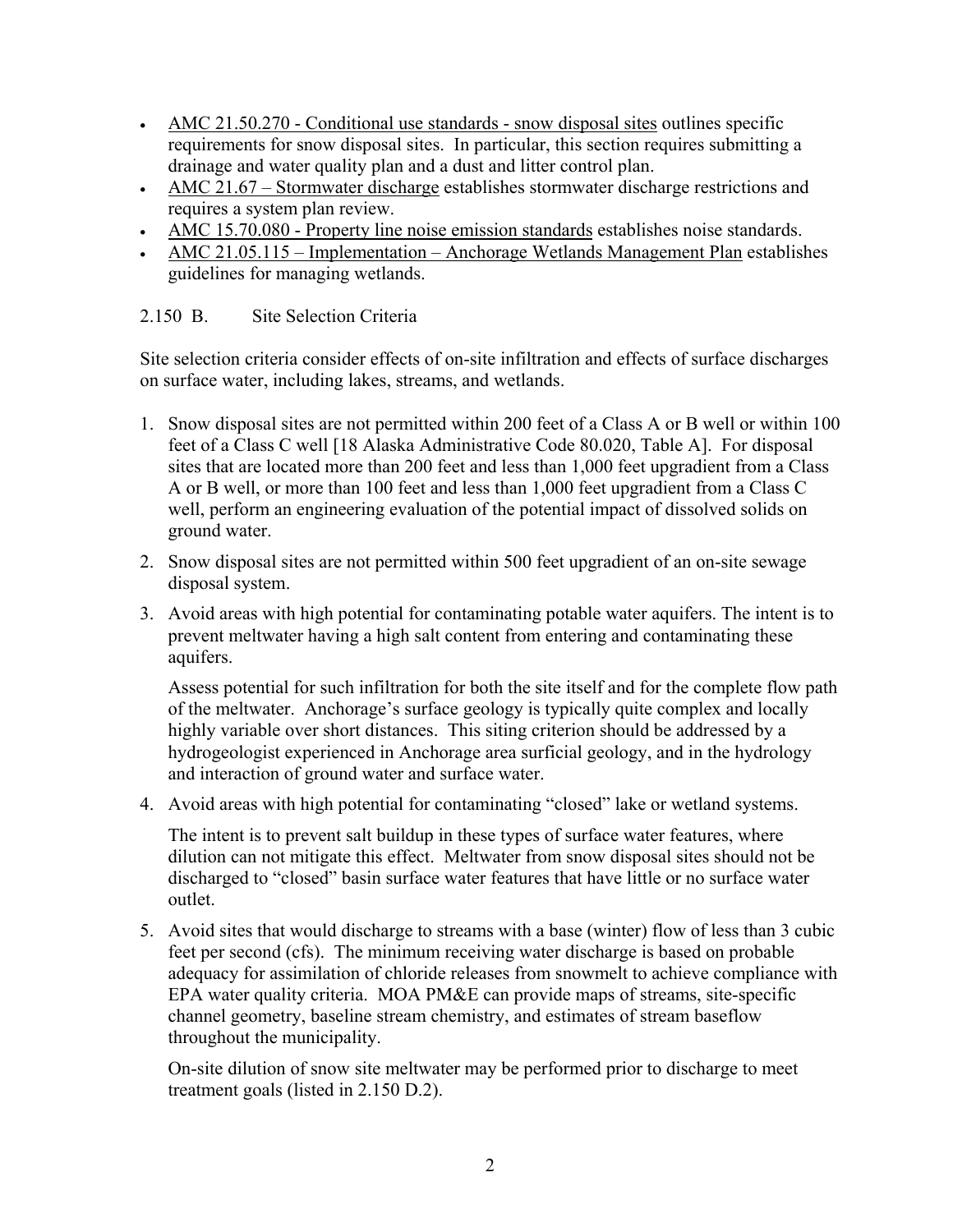6. Select sites that offer optimum opportunity for infiltration to shallow, non-potable ground water systems.

The intent is to provide the maximum opportunity for diluting salt (chloride) in shallow ground waters, thus minimizing the scale of site detention and dilution facilities that might otherwise be required. This siting criterion is secondary to criteria protecting potable aquifers, wetlands, lakes, and streams.

7. Avoid sites that would negatively impact wetlands. Meltwater from snow disposal sites should not be discharged to wetlands such that the discharge significantly reduces overall functionality (as catalogued in the Anchorage Wetlands Management Plan and its cited documents) of either the entire contiguous wetland feature or the impacted fraction alone.

The intent is to ensure that meltwater quality and discharge volume is managed to support an acceptable long-term threshold functionality of the receiving wetland, while allowing some adjustment in species composition in a small fraction of the wetland. Research of storm water impacts to Anchorage wetlands is continuing. Planners and designers should view the criteria as preliminary guidance and contact MOA PM&E for site-specific and/or more current information.

8. Select sites that offer optimum opportunity for slope and aspect orientation. Sites should be selected that are generally suitable for constructing storage pads that are sloped down from south to north.

The intent is to provide optimum opportunity for conformance with site design and operation criteria. Note that the aspect of the site need not be northerly, but the site should be amenable to constructing a pad sloping generally from south to north.

#### 2.150 C. Design Information

The following information is required for snow disposal site design:

1. Soil Investigation

A soil investigation is performed to provide knowledge of the soil and potential problems with geotechnical concerns such as freeze/thaw effects and other constraints to site construction. Soils analysis shall conform to information criteria in Chapter 1 of this Design Criteria Manual.

A detailed soils report is required if the site is suspected of marginal conditions for site stability due to high ground water, high potential for saturation or erosion concerns.

2. Surveying and Mapping

A map shall be formed to document watercourses, storm water features and other criteria that may be affected by the site. Mapping should include the following features:

- Site topography with 2-foot contour intervals
- Existing roads, culverts, ditches, storm drains, and other drainage features
- Location and depth of domestic wells and on-site sewage disposal systems within 500 feet of site boundaries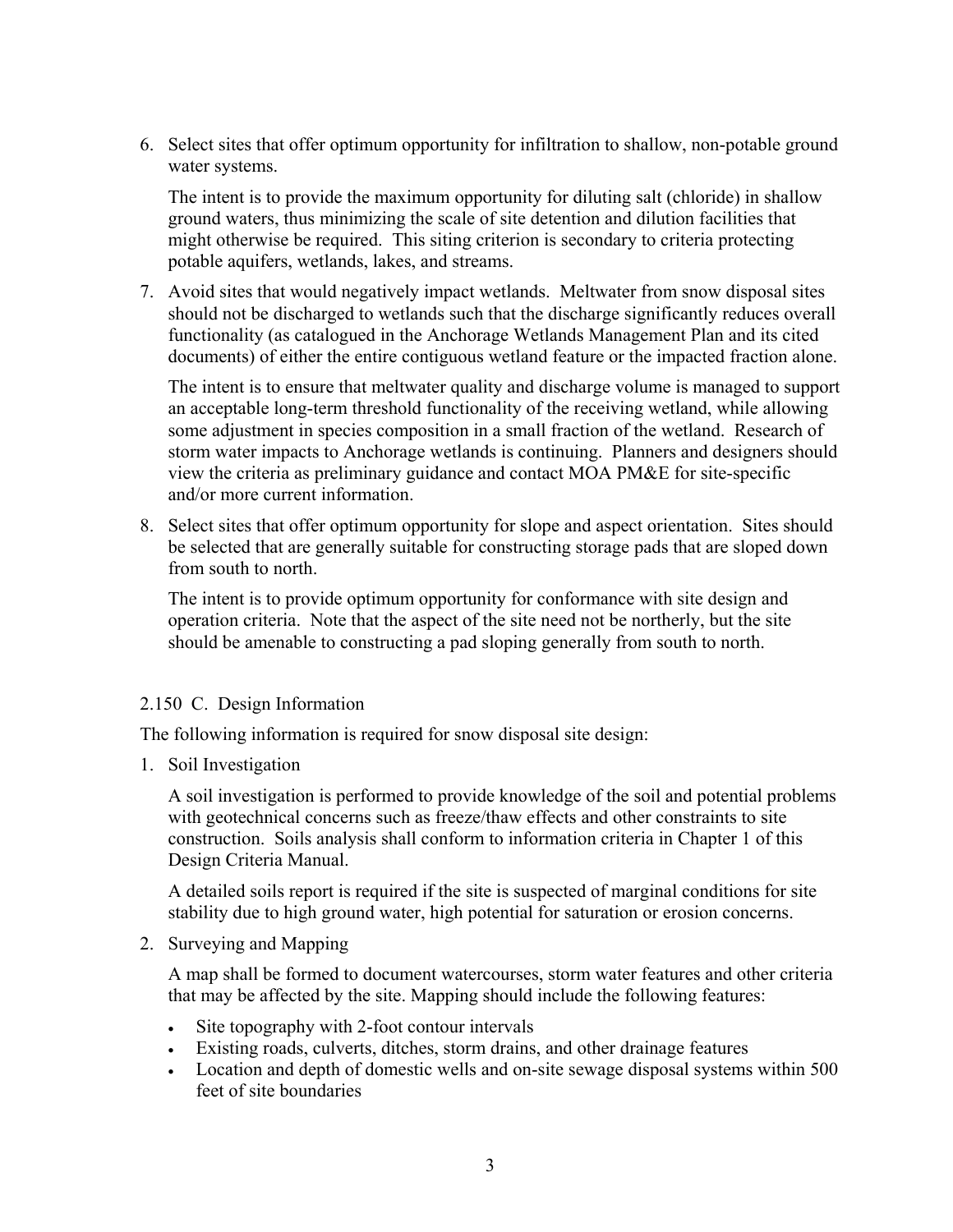- Surface water features within 500 feet of the site, including wetlands, creeks, and lakes
- 3. Groundwater Investigation

A site-specific ground water investigation is conducted to protect potable aquifer supplies and receiving waters. Site-specific ground water level (seasonal high and low), gradient, direction, and the uses of the local aquifer should be compiled or determined.

## 2.150 D. Specific Design Criteria

In the snow disposal site design, include a constructed pad for snow storage, separate area(s) for wastes, and design features for water retention and discharge. Manage discharged water to meet stated water quality objectives. These site-specific design criteria serve as the basis of the drainage and water quality plan required under AMC 21.50.270.

- 1. Snow Storage Pads See Figure 2-26.
	- a. Pad Design. Snow disposal should take place on an engineered working surface composed of competent native material or select imported fill. Construct snow disposal pads to have single or multiple "V"-swale cross-sections. A "V"-swale shall have a 2 percent side slope and a longitudinal slope of 1 to 2 percent. Each "V"swale shall have a minimum width from crest to crest of 150 feet (45 meters). Pads may be constructed of a single "V"-swale spanning the width of an entire site, or of a continuous series of "V"-swales. However, given the operational requirements of "V"-swales, and the required side slope, a series of minimum-sized "V"-swales may be generally preferable to one large swale.

The intent of "V"-swales is to maintain movement of meltwater inside the snow pack away from fine sediments generated on top of and adjacent to the pack. This minimizes contact of flowing water with easily eroded sediments and reduces turbidity released from the site. Properly operated and constructed "V"-swale snow disposal pads are anticipated to limit turbidity at pad discharge points to a seasonal average of about 50 nephelometric turbidity units (NTU).

b. Pad Orientation. Orient V-swale snow storage pads preferentially with the downslope (discharge) end of the swale axis to the north.

The intent is to promote melt of the snow pack (due to a more favorable aspect and proper site operation) to progress preferentially from the uphill side of the stored snow towards the downhill (discharge) side. Promoting this melt progression minimizes exposure of loose sediment to flowing meltwater.

c. Pad Vegetation. Vegetate all unarmored snow storage pad surfaces. A vegetated surface is essential to properly operate a snow disposal site. Vegetation resists pad erosion, traps fine sediments mobilized in snowmelt, and promote absorption of metals and other pollutants. Select and design a vegetative mix that is resistant to seasonal shallow burial [1 to 2 inches (2 to 5 cm) of loose sand fill annually] and to elevated salt and metals soil concentrations.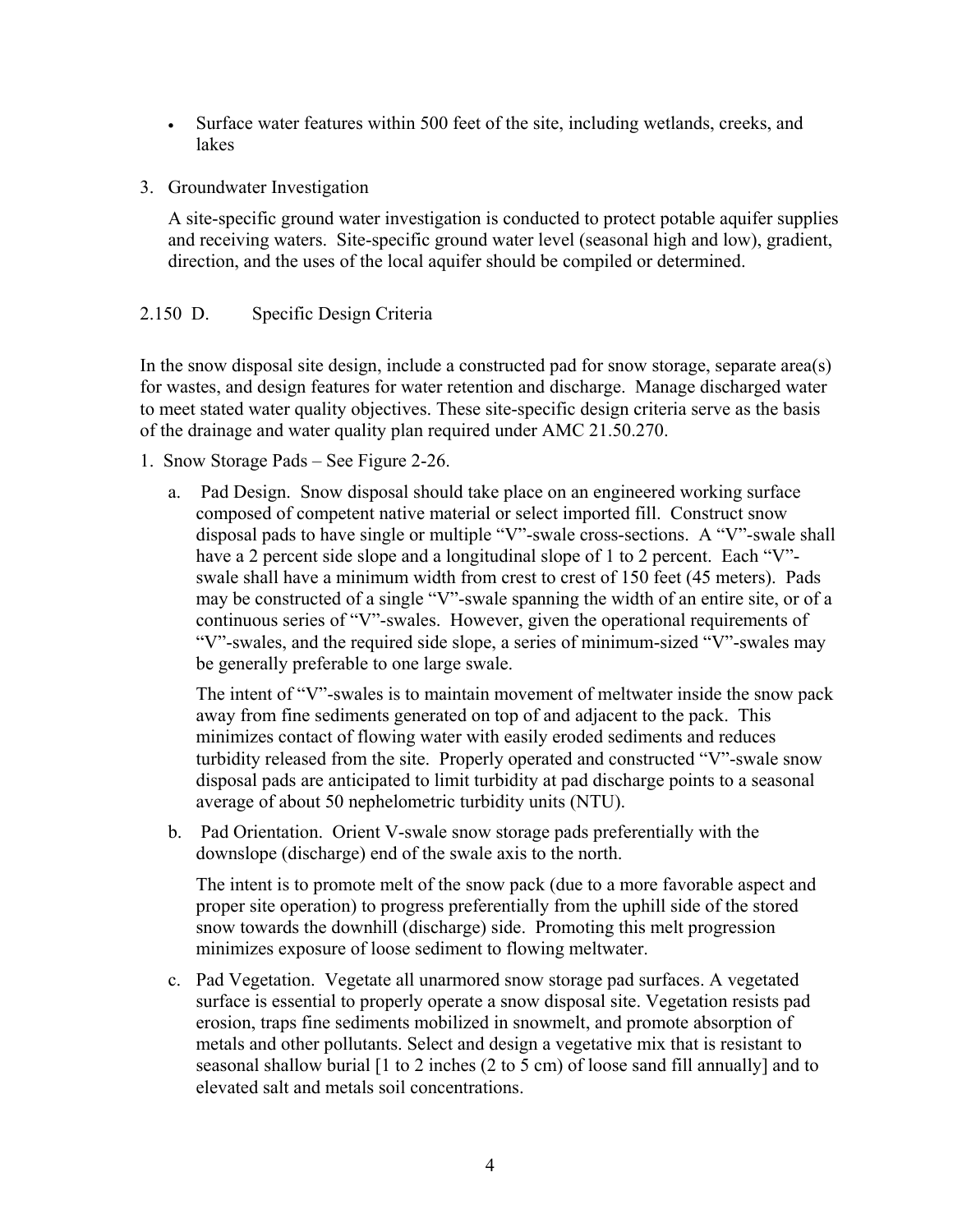

**MULTIPLE V- SWALE SNOW SITE DESIGN CONCEPT** 

FIGURE 2-26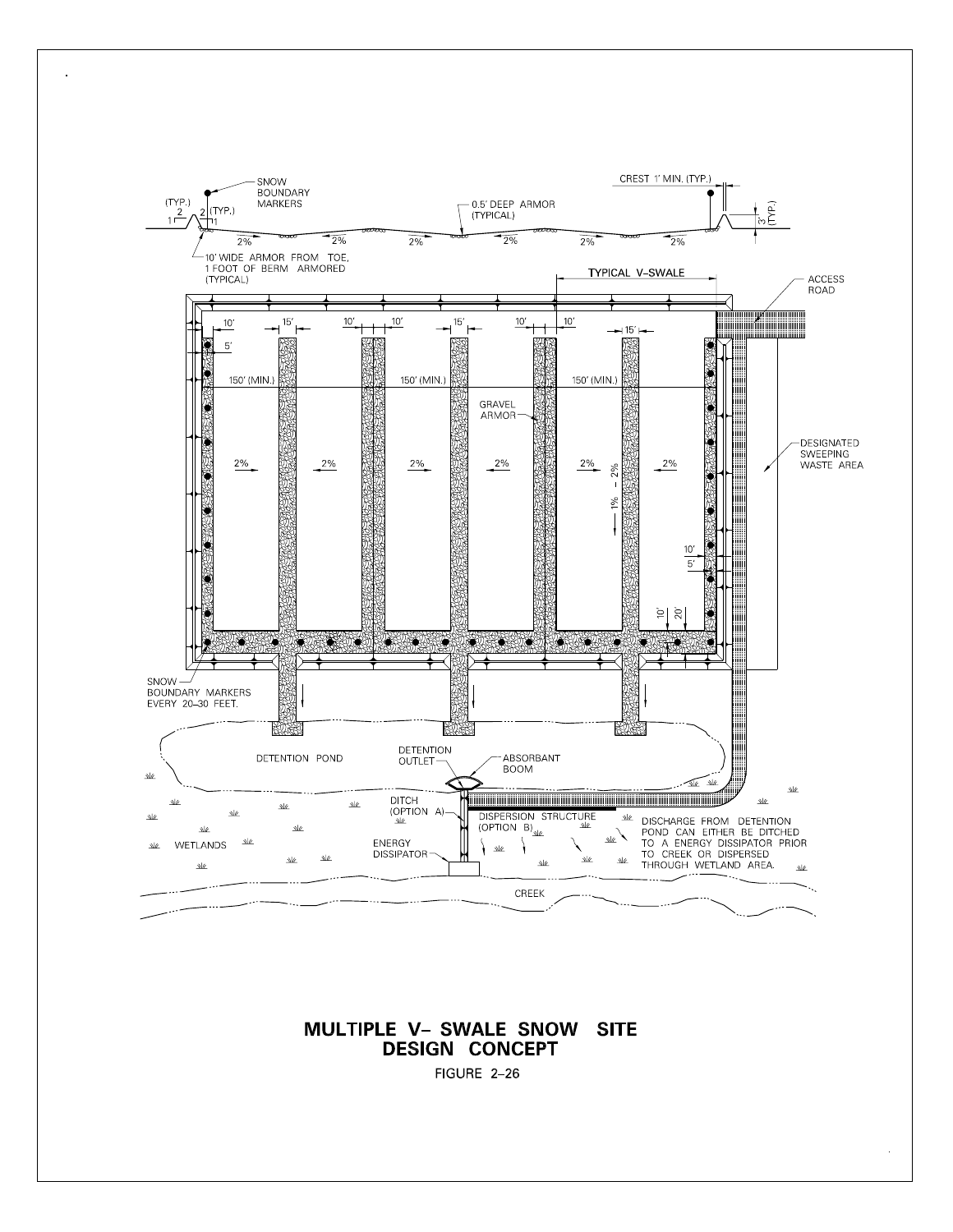When constructing the pads, "trackwalk" all "V"-swale side slopes immediately prior to their vegetation. Trackwalking consists of imprinting the ground surface with crawler tractor tread marks along the fall line (i.e., trafficking directly up-slope and downslope).

- d. Channel and Berm Armoring. Armor all critical pad surfaces and flow channels, provide permanent and temporary setback markers, and accommodate for icing storage in select armored channels. In particular: perform the following:
	- Construct armored surfaces along the centerline of each "V"-swale; along the crests of all multiple, interior "V"-swales; along the toe of all perimeter and interior berms; along all discharge channels; and at all discharge points (Figure 2- 26).
	- Armor from an elevation of 1 foot (0.3 meters) up from the toe of each berm and extending down the side of the berm and across the pad surface for a distance of 10 feet (3 meters) from the toe of the berm. Armor the central (longitudinal) channel of each "V"-swale to a minimum width of 15 feet (4.5 meters).
	- Armor both sides of the crest of each interior "V"-swale for a distance of 10 feet (3 meters) from the top of the crest.
	- Armor a 20-foot (6-meter) wide band in front of the toe of the end perimeter berm for the full width of the lower end of each "V"-swale.
	- Armor shall be at least four inches (10 centimeters) thick.

Maintain the elevation of all armored surfaces slightly depressed below the vegetated pad surfaces to assure flow of meltwater onto and through the armored surface and not parallel to it. Size armoring material according to expected flow velocities and Figure 2-17. Peak discharge of snowmelt from snow disposal sites can be up to 1 cfs.

Provide subdrain or other design elements along all discharge channels to accommodate decreased channel flow capacity lost to icing storage early in the melt season.

- e. Mark limits of snow storage area. Provide permanent snow poles as snow storage setback guides at a distance of 10 feet (3 meters) from the toe of the end perimeter berm and 5 feet (1.5 meters) from the toe of all interior and lateral berms. Where multiple "V"-swales are constructed, provide supports for temporary setback poles along the interior crests of all "V"-swales.
- 2. Meltwater Detention and Discharge

Provide dry ponds for early season meltwater detention and/or infiltration and for late season sedimentation. Specific design criteria for detention basins are included in Section 2.100. Supplementary criteria and criteria deserving emphasis are described below.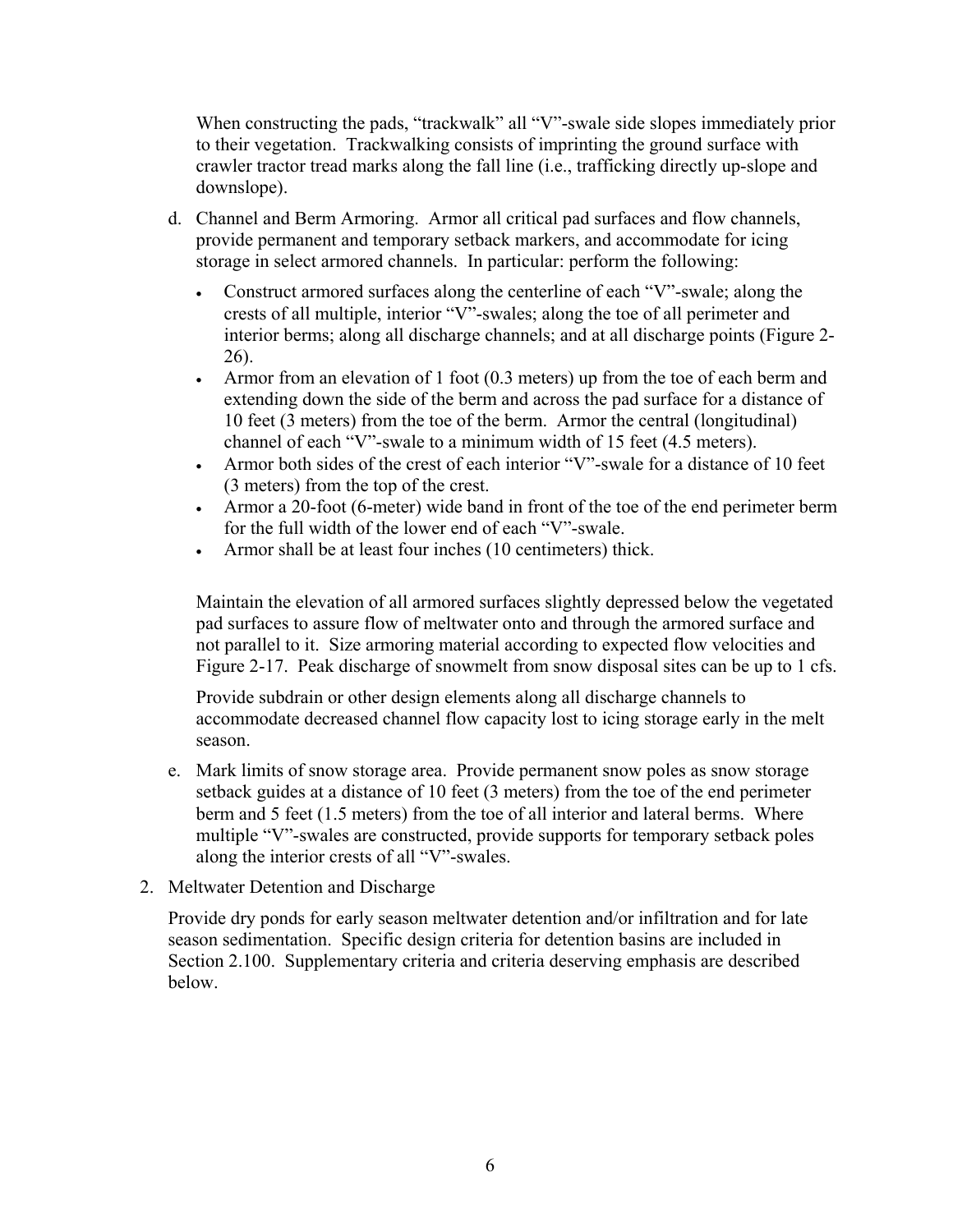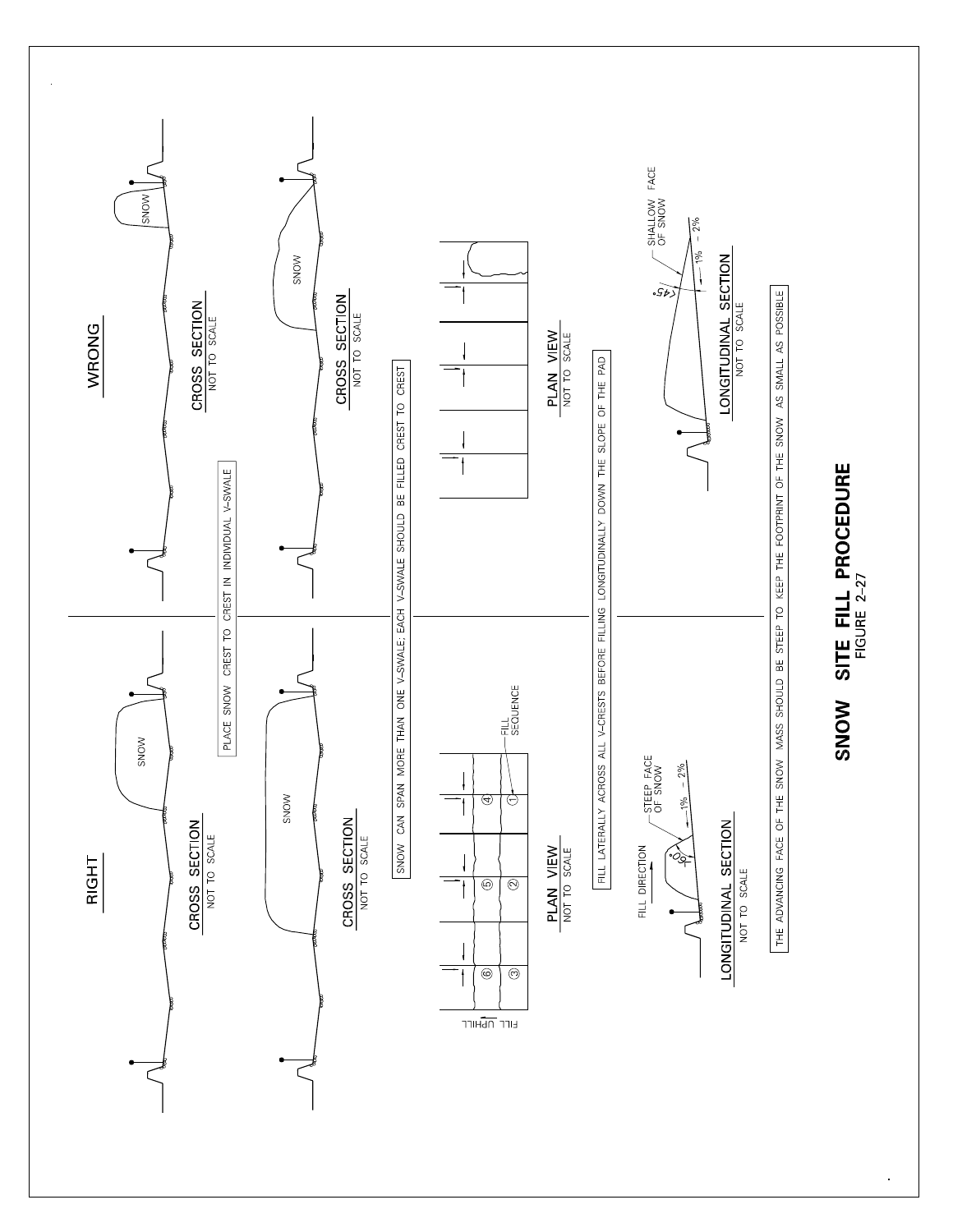a. Detention Pond Design. Detention pond design is primarily based on hydrologic characteristics of the meltwater from snow sites and secondarily sedimentary removal rates. Design for minimum storage volume at the beginning of the winter. Minimum storage volume in the pond above the allotted sediment and ice/snow storage shall include all runoff from the March 23, 1974, snowmelt hyetograph for a 40-hour duration (Figure 2-13).

Storage volume goals for the pond above the allotted sediment and ice/snow storage shall provide for dilution of meltwater so that treatment goals for chloride are met.

Meltwater properties for design purposes are:

- 1-hour concentration of 8,000-ppm in 1 cfs of meltwater
- 4-day average concentration of 6,000-ppm chloride in 1 cfs of meltwater
- 30-day average concentration of 1,000-ppm in 0.5 cfs of meltwater

Treatment goals for chloride (based on EPA recommendations), as measured at the end of any allowable stream mixing zones, include the following: (1) a 4-day average concentration of <230 parts per million (ppm) exceeded less than once in 3 years, and (2) a 1-hour average concentration of <860 ppm exceeded less than once in 3 years.

The treatment goal for chloride as measured at the point of site discharge into wetlands is a 30-day average concentration of <3,200 ppm to maintain wetland functionality and minimum impact zones.

The intent is to ensure that meltwater quality and discharge is maintained to support an acceptable long-term threshold functionality of the entire receiving wetland while allowing some local species change and adjustment in a small fraction of the wetland. These values may change; check with MOA PM&E for current chloride threshold values.

The pond treatment goal for sediment, as measured at the point of pond discharge, is 95 percent removal of all particle sizes >100µ (0.1mm) in diameter.

- b. Outlets. Provide floating oil-absorptive booms guyed around all detention pond outlets. Provide cleanout access aprons at all inlets to detention ponds. Provide heavy maintenance vehicles access to all pond control structures. Provide for dispersion of all meltwater discharge into wetlands and for flow energy dissipation at discharge points into lakes and streams. Design wetland dispersion structures to limit the size of the wetland impact zone while assuring flows low enough to prevent erosion and extended, artificial ponding.
- 3. Waste Sediment Areas

Provide a separate storage area with proper drainage and access for any waste sediment storage proposed for the site. Access to the storage area should not require traverse of any part of the snow storage area or its immediate access routes. Drainage from any sediment storage areas may be directed to the snow site detention pond but should not be directed across any portion of the snow storage pad.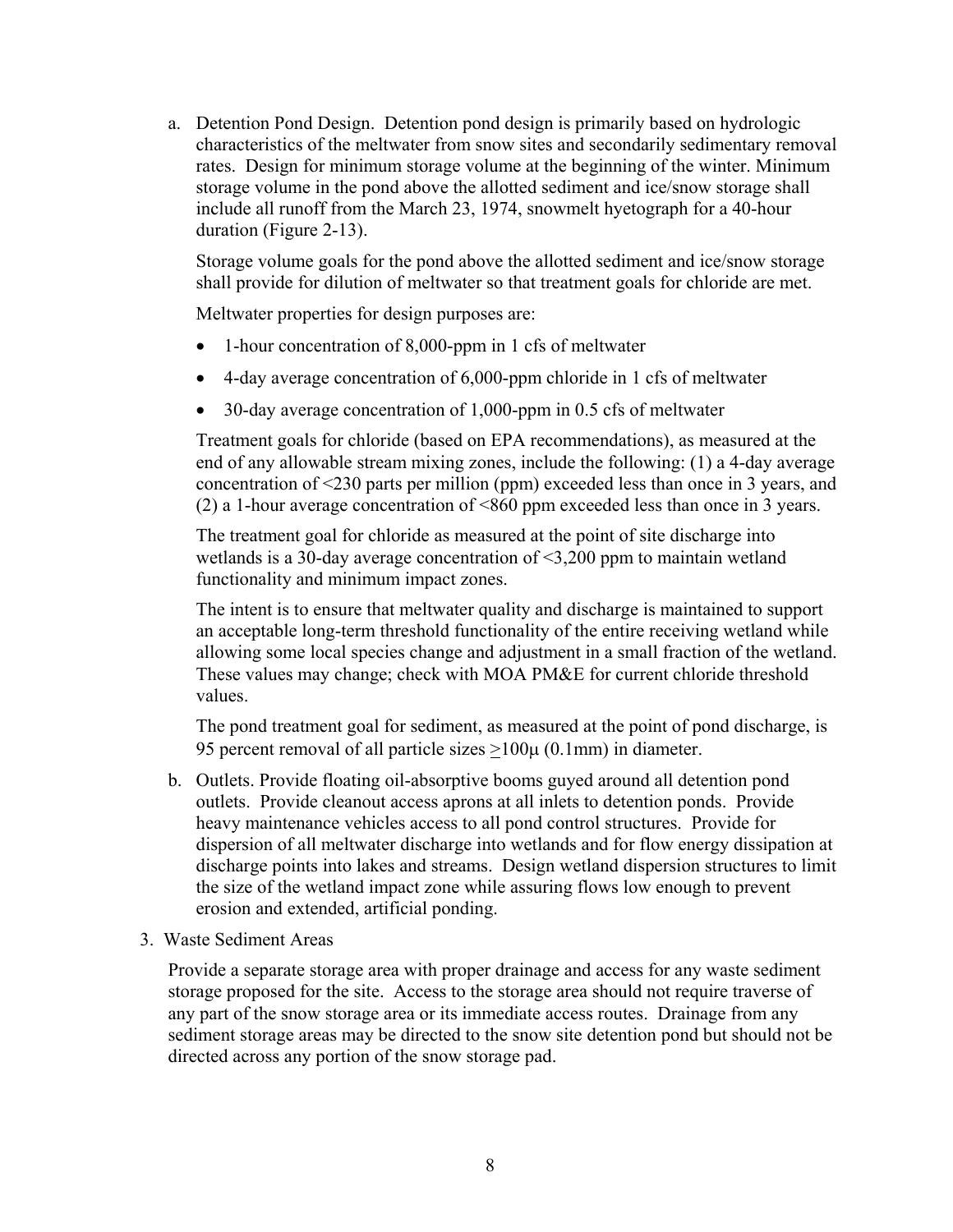## 2.150 E. General Design Criteria

General site design criteria, including lighting, noise control, parking, signage, landscaping, fencing and traffic access, are specified in AMC 21.50.270 and in Chapters 3 and 5 of this Design Criteria Manual. Supplementary criteria are described below.

- 1. Traffic Access
	- a. Prohibit uncontrolled vehicular access to the site. A lockable gate should be provided.
	- b. Construct access driveway with a minimum width of 24 feet and a maximum width of 34 feet.
	- c. If site access is from a paved road, pave the approach at least 450 feet into the site. The maximum grade is 8 percent. Approach centerline radii shall be 40 feet and match the off-site access road.
- 2. Lighting/Illumination
	- a. Install permanent lighting at all disposal sites anticipated to be operated while dark. Safety is the primary reason for lighting; lighting for disposal operations is a secondary concern.
	- b. Strategically locate lighting at vehicular access points, retention basins, or other necessary areas. Provide a minimum of 0.3 foot-candles at these locutions. Give particular attention to adjoining property users to avoid stray lighting annoyances. Additional information on lighting is provided in Chapter 5 of this Design Criteria Manual.
- 3. Landscaping

The urban design commission must approve the landscaping plan for snow disposal sites; Chapter 3 of this Design Criteria Manual provides guidelines. Supplementary criteria are described below.

- a. Ensure that landscaping on the outside of the berms and buffer areas of the site provides year-round visual enhancement where possible. Plant woody vegetation away from equipment circulating and maneuvering areas.
- b. Provide a vegetative ground cover for the non-armored areas of the snow disposal pads, which is necessary for the proper functioning of the pad. Select salt-tolerant plants and perform maintenance as necessary on an annual basis.
- c. Install an inexpensive irrigation system to be used at least during plant establishment periods.

2.150 F Operational Considerations

Operations include managing litter, placing snow in winter, and maintaining vegetation in summer. While not part of design criteria, operational considerations are essential to the